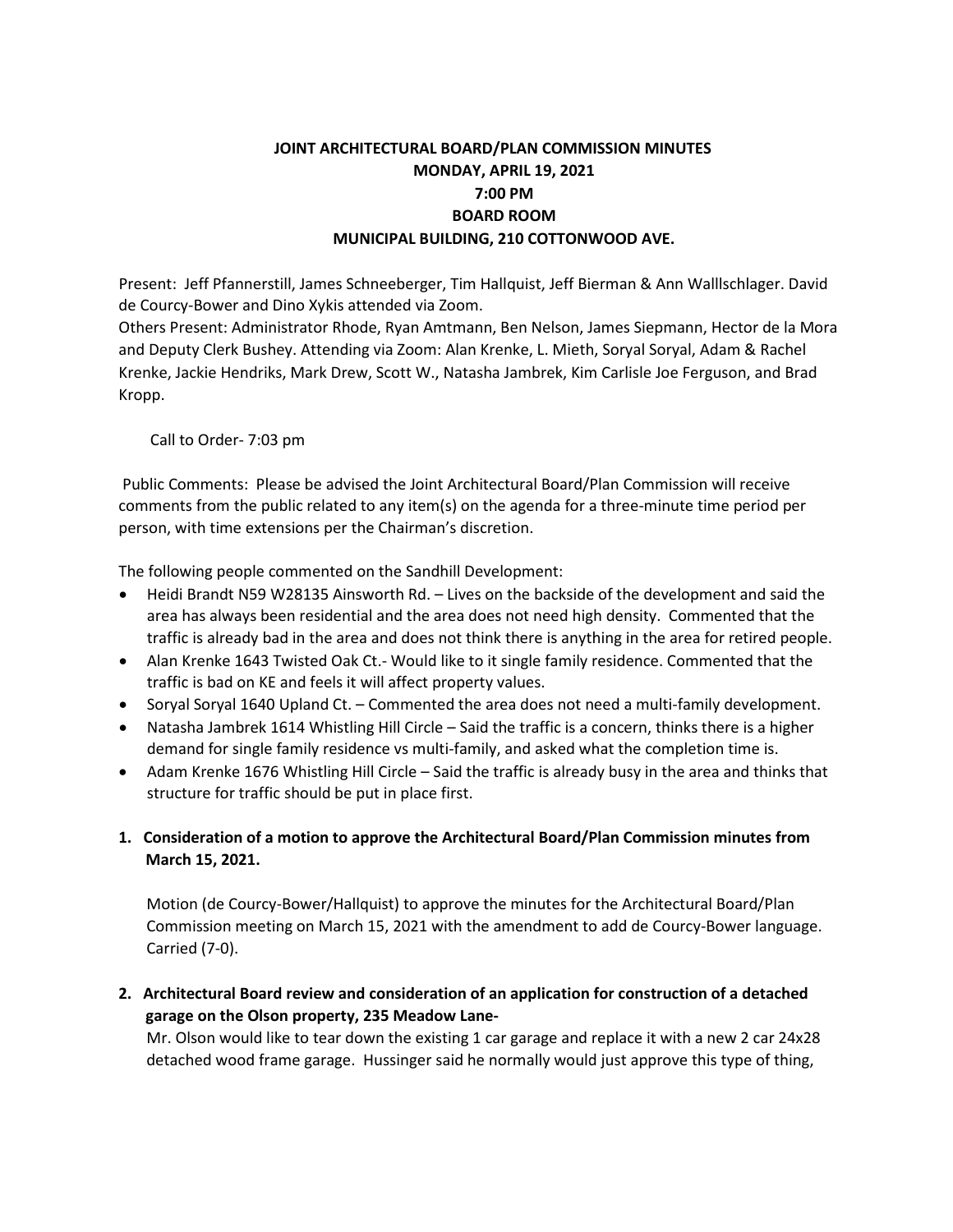however since they want to exceed the 15 ft height max, he thought it should come to the Arch board for approval.

Motion (de Courcy-Bower/Xykis) to approve the application for a detached garage on the Olson property. Carried (7-0).

### **3. Architectural Board review and consideration of an application for construction of a new residence on the Ferro Property, 1014 E. Capitol Drive-**

Tony Ferro was present and said he would like to build a small house on the existing lot. He said there are a lot of challenges with the existing grades. He said it will be a 2-story house with a full basement with prefinished siding. Wallschlager said she drove past the property and commented that it is a small lot. She asked about the neighbors shed that looks close to the lot line. Mr. Ferro said the corner of their shed does encroach on his property, but he does not have a problem with it. Wallschlager asked how he would access the basement and he said from the inside. Building Inspector Hussinger asked about the roof shingle. Mr. Ferro said the shingles will be Tesla shingles which is a solar shingle. Xykis asked about the weight density and Mr. Ferro said it is the same density as regular shingle. Xykis commented that the shed does encroach on Mr. Ferro's property however that is between the property owners and the Village has no liability. Bierman asked about the grading plan. Mr. Ferro explained the grade and his plan for that. Hussinger said the Village needs to approve a grading plan and has not seen one. Hussinger said the grading is tricky as this is the last house to be built, the grading has to be pretty precise to direct the drainage properly. The other thing he pointed out is that there is no sewer and water in front of this property, Hussinger said there is sewer and water close by so the Village has to approve a sewer and water plan before he issues a building permit.

Mr. Ferro said he has been in contact with Waukesha County about the connection points for that because it does fall on Capitol Drive as the water does fall on the left and right of this property.

Motion (Hallquist/Schneeberger) to approve the application for construction of a new residence at 1014 E. Capitol Drive. Carried (7-0).

## **4. Architectural Board review and consideration for signage for Batteries Plus, 1325 Walnut Ridge Drive.**

Melissa Cataldo from Innovative Signs was present via Zoom for Batteries Plus. She said they are looking to replace 2 signs. The 1<sup>st</sup> sign is the wall sign on the main building, it is about 82 sq. ft. will be non-illuminated and falls withing the Villages code. The  $2<sup>nd</sup>$  sign is a monument sign with a 21 ft. setback, and it faces out towards Walnut Ridge. She said Batteries Plus is just changing out the faces on either side with their new logo. She said she had spoken to Hussinger about a month ago he has mentioned submitting a landscape plan for the monument. There is no landscaping around it. But a landscape plan has been submitted and will be put in later in the spring or after the panels have been replaced.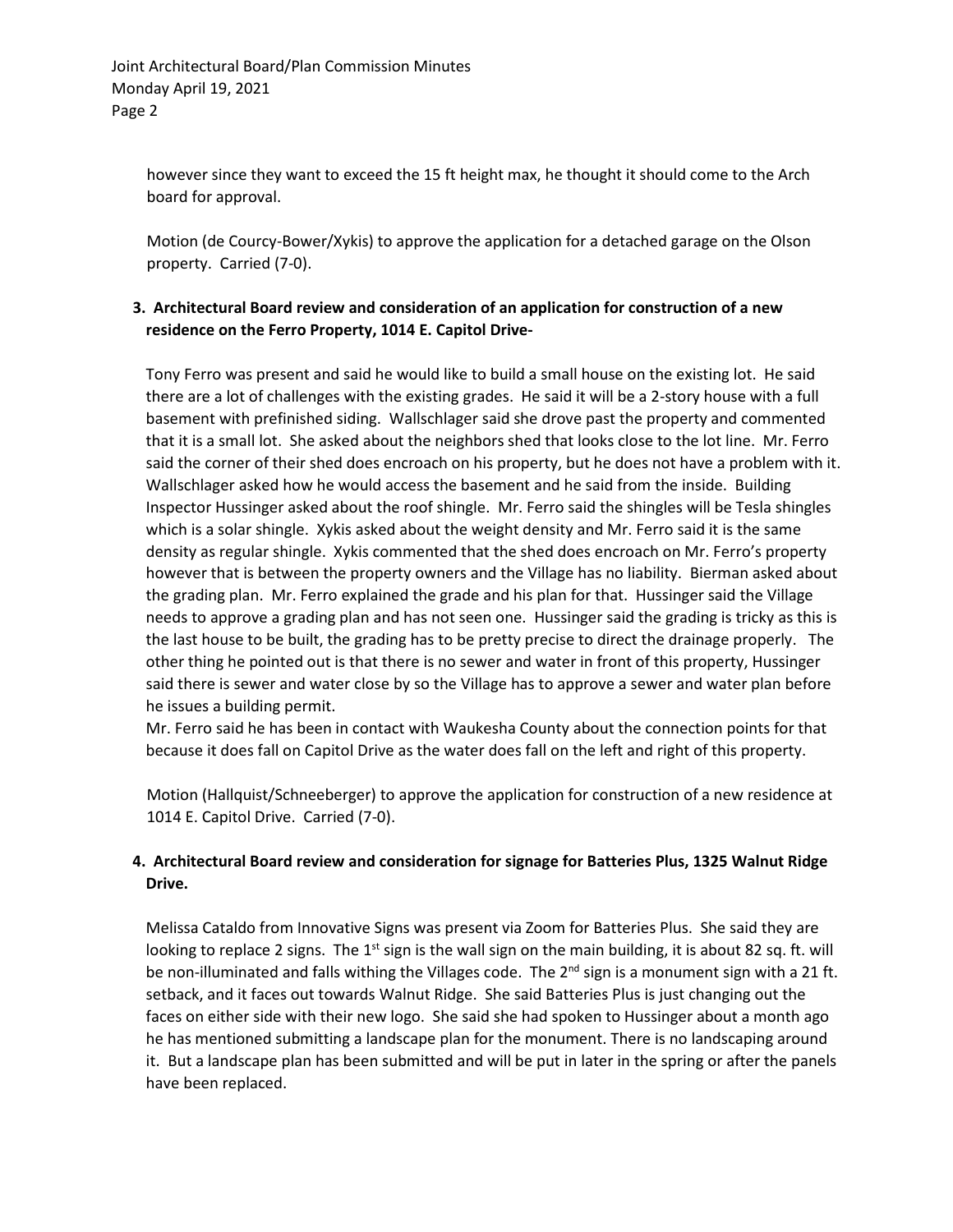Motion (de Courcy-Bower/Hallquist) to approve the application for 2 signs & a landscape plan for Batteries Plus, 1325 Walnut Ridge. Carried (7-0).

### **5. Architectural Board consideration of an application for installation of a second oxidizer for CL & D Digital at 535 Norton Drive.**

Aaron Jahn was present for CL & D Digital. He explained they are looking to add a  $2^{nd}$  oxidizer that is 60 x 16 ft. Mr. Jahn said the current oxidizer is situated up on a hill and cannot be seen, and there is a 6 ft tall fence. Hussinger asked if it is illuminated, and Mr. Jahn said the current one does have some lighting behind it, but there's no plans for lighting at this time. Hussinger asked if it had any other equipment such as an air compressor that makes noise. Mr. Jahn said the concrete pad does have one air compressor and it does make a little bit of noise, but they are taking away 4 other air compressors that have more noise than that. Hussinger asked if it is a single tank or multiple components, Mr. Jahn said it has 2 different hoppers, but it is one machine.

Pfannerstill said it was difficult to make a determination without a picture of the oxidizer and asked the petitioner how soon they planned on starting, and Mr. Jahn said as soon as they get approval. Pfannerstill said he thinks it is appropriate to see a picture of where it is going and what it is going to look like even if it is sketched in. Petitioner said they could provide a comparison of the 2 and size comparisons as well as a drawing of it. Hussinger said the slab itself is not an issue but they need to see it.

de Courcy-Bower commented on the line of site on Norton Drive, and said he is less concerned about the visual in an industrial area, so he is not too concerned with that aspect. But what is more of a concern for him is what is the noise that gets generated, is it truly less than what is currently there and then what is the treating efficiency of it. He said it would be useful to have the specs on the oxidizer so they could approve the slab today.

The petitioner did not bring with them a picture or drawing of the oxidizer they are requesting installation for, so Pfannerstill said they can be approved for the concrete slab but they will need to come to next month's meeting so the Plan Commissioners can see what it will look like.

Motion (de Courcy-Bower/Pfannerstill) to approve the concrete slab only. Petitioner will need to come back next month for approval of the oxidizer. Carried (7-0).

## **6. Plan Commission review and consideration of an Extraterritorial Certified Survey Map for the property located at N46W28542 Willowbrook Ct. in the Town of Delafield.**

Hussinger explained it is not likely for this property to come into the Village or affect the Village.

Motion (de Courcy-Bower/Schneeberger) to approve the Extraterritorial Certified Survey Map for property located at N46W28543 Willowbrook Ct. in the Town of Delafield. Carried (7-0).

*5-minute recess taken at 7:50 pm*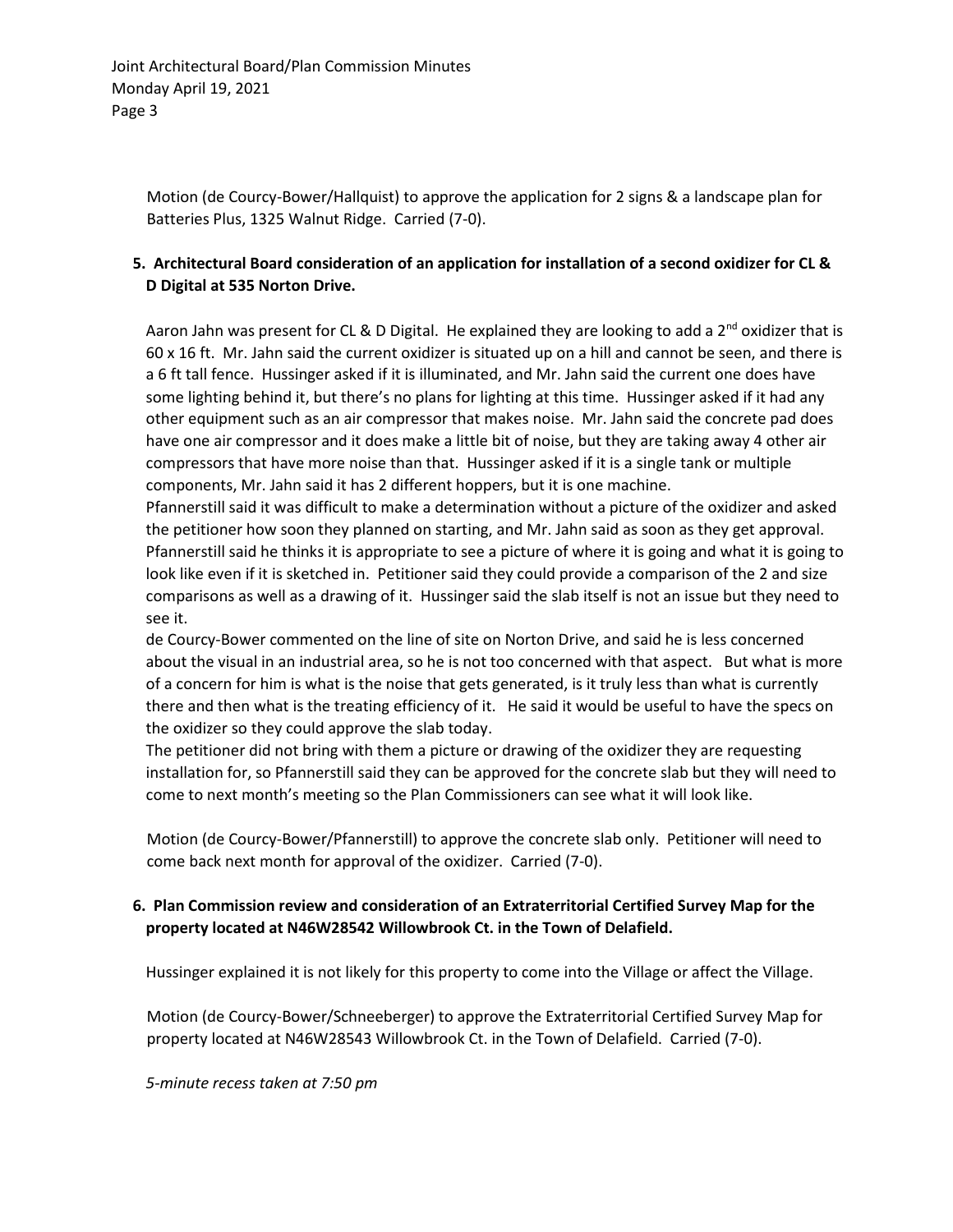Joint Architectural Board/Plan Commission Minutes Monday April 19, 2021 Page 4

#### *Meeting resumed at 7:56 pm*

- **7. The Hartland Plan Commission will conduct a review for Sandhill East Multifamily, a proposed PUD development ("Project") whose approval and rezoning is being sought by Siepmann Realty Corporation on property tax key HAV0388 989 001 located east of CTH KE and north of CTH K. The Plan Commission will examine:**
- **a. Proposed plans for 33 two family buildings and 11 four family buildings;**
- **b. Proposed plans for Amenities for the Project;**
- **c. Proposed Planned Unit Development (PUD) Agreement for the Project;**
- **d. Proposed rezoning to RM-3 in conjunction with a PUD Agreement for the Project;**
- **e. Proposed Security to assure the completion of limited public improvements and private utilities of the Project.**

**If the Plan Commission is satisfied that the level of detail presented meets the requirements of Hartland Village Ordinances sec. 46-808, it may act to refer this Project to the Village Board for the scheduling of a Public Hearing pursuant to Hartland Village Ordinances sec.46-40.** 

Pfannerstill pointed out there is a typo in the wording of agenda item a, it should read "Proposed plans for 33 two family buildings and 11 four family buildings."

Jim Siepmann and Craig Caliendo were present and said they just want to explain what they have done since the last meeting. Mr. Siepmann said they have done a lot of engineering and work with the Attorney for the Village to get the PUD agreement in order and all the easements. He said he has been working with Ruekert & Mielke. He said as you all know this is supposed to be private sewer and water in this project and private streets. He said some high-level things that he wanted to hit on was just a reminder that comprehensive land use plan shows this area to be up to 2.5 units per acre so they would potentially have the right to come to the Village to ask for 150 units but they are not trying to maximize this property. They are trying to make it a nice site. They utilized that same street pattern that was spoken of this evening, but they changed the unit style obviously to 2 family and 4 family units. The buildings are modeled after single family homes, with the garages being turned to the side so they look like single family homes not 2 families. He said the 4 family will have 2 garages on each side of the units. He went on to say they have done all of the storm water studies and there was a concern about drainage on neighbors to the east and north of us, we completed that stormwater in the engineering study that has been proposed. He went on to say there has been some discussion about traffic and he thinks they can prove that the traffic from a condominium project is less than what you find in a single-family development. Mr. Siepmann said they are having to go thru a TIA (traffic impact analysis) with the County, being that they accessed the site only by County Highways being Winkleman to the west and K to the south: and those studies will be going forward after tonight's meeting. He said they did reach out to Arrowhead School District to make sure they could accommodate the additional homes there and they said they have plenty of compacity at this time and looking forward to more house stops in their district with the decreasing enrollment at this time. He commented on values and he said they are hoping for the 4 family to be in the 400,00+ range per unit and the 2 family 500,000+. He said there was a question on the impact of condominiums in single family area and said he thinks Bristlecone is a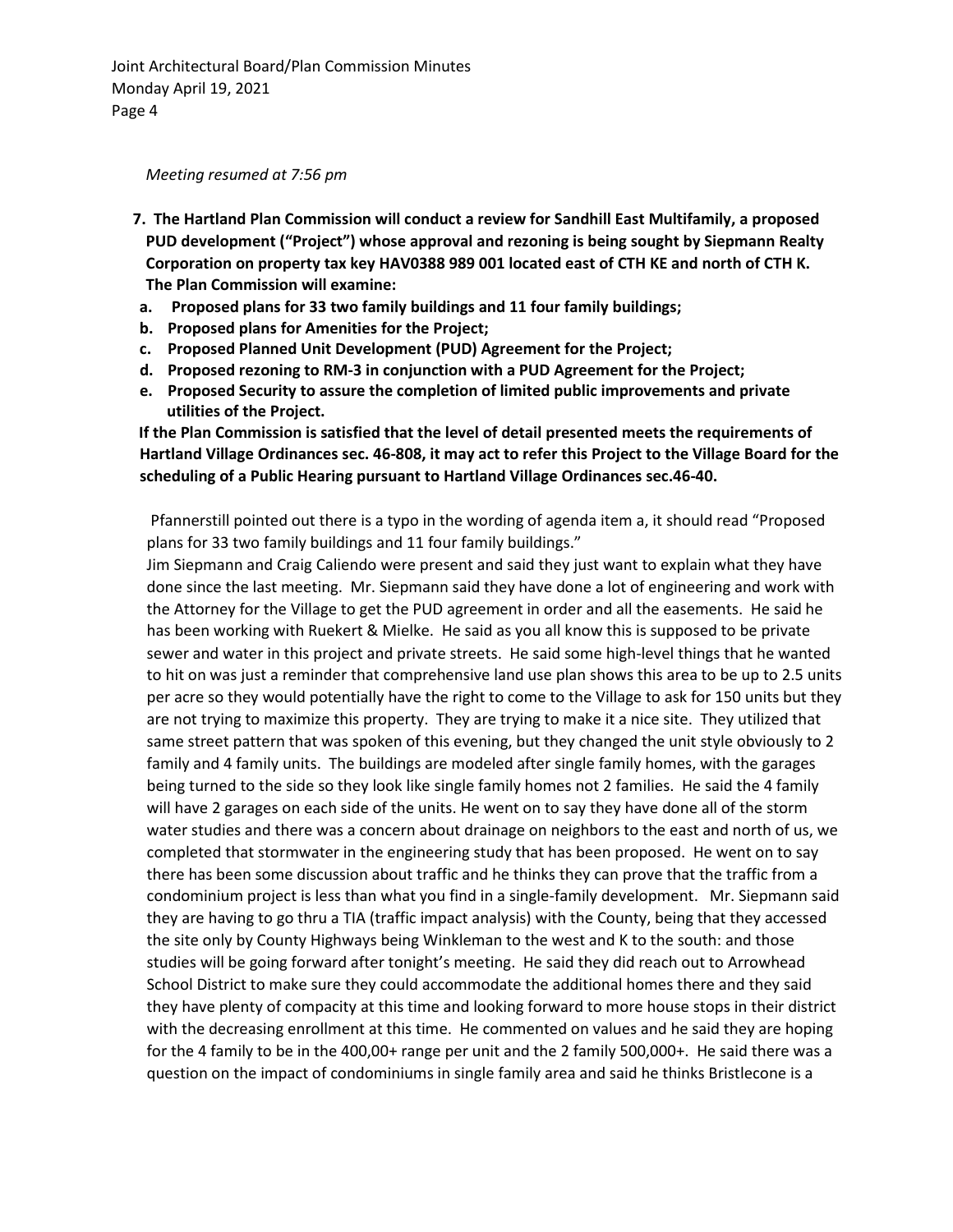great example of community right now where you have single family and condos and they have done really well over the years with no decrease in value of the single family.

Regarding the landscaping he said there will public and private trails which will be paved trails along with open space. He said there will be 3 cul-de-sacs with green islands with landscape, he said those will have community collection areas where they will have a fire pit and some benches and an area where the community can gather. He said with street trees they will adhere to the Village Street tree plan. Craig Caliendo said they spent a lot of time on the buildings themselves, staggering the garage doors so the units will look like single family not like a sea of garage doors. He said they have a combination of several different elevations. He said although there will be continuity in the style there will be a lot of variety and they will be using the same exterior materials they use on their high-end style single family homes. He went on to say he thinks there is a big demand for retiring people and young professionals.

Ryan Amtmann went over his memo and said as Mr. Siepmann had mentioned he has interacted with staff numerous times to further along their documents as well as the PUD agreement which is in the packet as well as the exhibits that are attached to the proposed site plans, the details for sewer and water and the streets which are proposed to be private. The forms in completeness are 90% complete. Their engineer has had time to make changes that were requested. On pg. 2 are key points:

- 1- Will occur in 4 phases and will commence with phase 1 & 2.
- 2- The PUD agreement would require a letter of credit & would be providing credit for phase 1 & 2.
- 3- 2 access points highway k and ke, they will be commencing with TIA in specific to those 2 intersections and will require a Waukesha County Highway permit.
- 4- There will be a Sewer & water utility easement provided from Homestead Drive to Hill Ct in Overlook Trails for the ability of future water/sewer to be in this corridor.
- 5- Siepmann team is evaluating the sanitary sewer system layout. They are considering a shallower gravity system with private pumping or a pressure system/
- 6- Separate from the Sandhill PUD agreement approval, Siepmann Corp has agreed to work the Village to solidify the reservation of the previously identified future water well site on the 40 acre parcel.

 Amtmann commented that in Rhode's memo identifies several items that are relative to the 40 acre parcel. He said #1 Siepmann Development will provide sewer & water easement to connect the overlook trails, (hilltop court) so that there would be a route through the 40-acre parcel that would connect to sandhill, but that is in future purposes. Other items include a future well site, and coordination for the County to locate a future right of way thru that property for the ultimate alignment of K & KE and as Rhode mentioned in his memo that is not in the County's 5-year plan. He went on to say that the traffic issue related to this development on this County highway is really a County issue that needs to get resolved at a County level and it would be helpful to forward any comments on the traffic issue to the County in addition to this board.

There was discussion on the traffic issues and Xykis asked if the TIA will be available to the public and Amtmann said yes.

Rhode commented that there was a lot of time spent going over things with the Developer.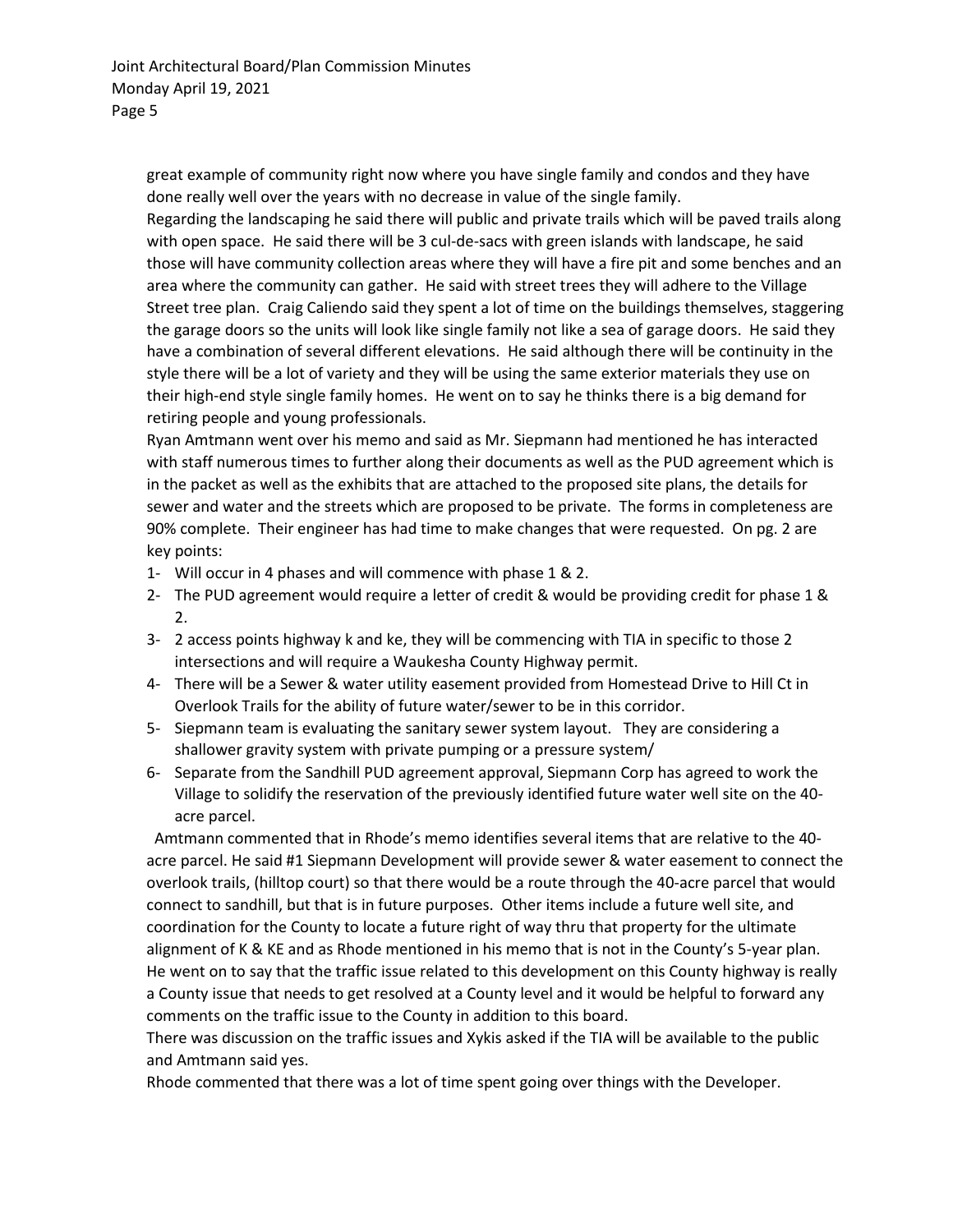Schneeberger asked about lighting and Siepmann said there will be a single light post at each driveway, coach lights on the structures and all 3 intersections as well as a couple street lights. A question regarding transformers came up and Rhode said even though staff and the Developer would like them set back, the leadership at WE Energies is not allowing flexibility at this time. There was brief discussion on the public trails and plowing. Schneeberger asked about the plowing of the public trails, and Rhode said at this time we don't mandate the plowing of the public trails, he said the only one that gets plowed which Schneeberger may be thinking of, is a public trail in Paradise Trail that cuts thru subdivision and Lake Country Lutheran, that is a public Village trail, and the Village unit does plow it, but the rest of the public trails are not treated. Siepmann said the trail all the way around the perimeter is public and the internal trails are private. Also, he said Carol Jungbluth whose property is in the far corner has an easement by the open space and that will remain. Wallschlager asked about the debris and garbage removal from the detention pond and once a month. It was stated that is standard and pretty typical. She also asked about the Hartland Maintenance and access easement.

There was brief discussion on the plowing of the trails.

Wallschlager commented that she thinks the paths should be shoveled and asked Siepmann if they would be plowed, and he said if the Village wants them done, they will do them. Wallschlager commented that if it is in the agreement than it should be done.

Rhode said the public paths are owned and maintained by the HOA. He did point out that there is a provision in the form of an agreement that the Village has permission to go on property to fix things or remove a tree if it is not removed.

Xykis said he thinks the trail system is the best solution and said the developer and the engineer did a great job.

De Courcy-Bower commented on a few points for clarification on his end. He said he thought the trail looked really nice, and said he thought it would be nice if the public ones were plowed so if someone from a different subdivision wanted they can access these in this area. He thought it would be nice if the trail came down towards County K similar to the way they do in Mary Hill, just so if someone is coming off the trail to the south it's a little easier and if they could put some crossings so people can get in and out easier, rather than walk to a driveway to get access. Second thing he commented on was to the north, he said it would nice if there was some sort of easement that extended on the northern end of the property to get connection into this future parcel, similar to what was done at Overlook Trails where there were various legs going into the adjacent property and we have the flexibility to expand the trail system into future developments. He also said it would be nice if the trails were not right up against a pretty busy road in the future. His final comment was regarding Teri Lane and how it comes in at the beginning of the S curve and with the planned stormwater pond he asked if there was any concern for having a driveway or road coming in on the curve of an s curve. He said he was concerned on that & how it gets connected into the future S. He said he is concerned in the future how it is hitting this road at a wrong angle. Pfannerstill asked if the setbacks have been approved by the County and Siepmann said they just got confirmation today that he believes the KE alignment is now correct and now the next steps are the access points to make sure they work with Winkleman and the future KE. De Courcy-Bower said the point he was getting at is, if they are planning storm water ponds have to be tough to relocate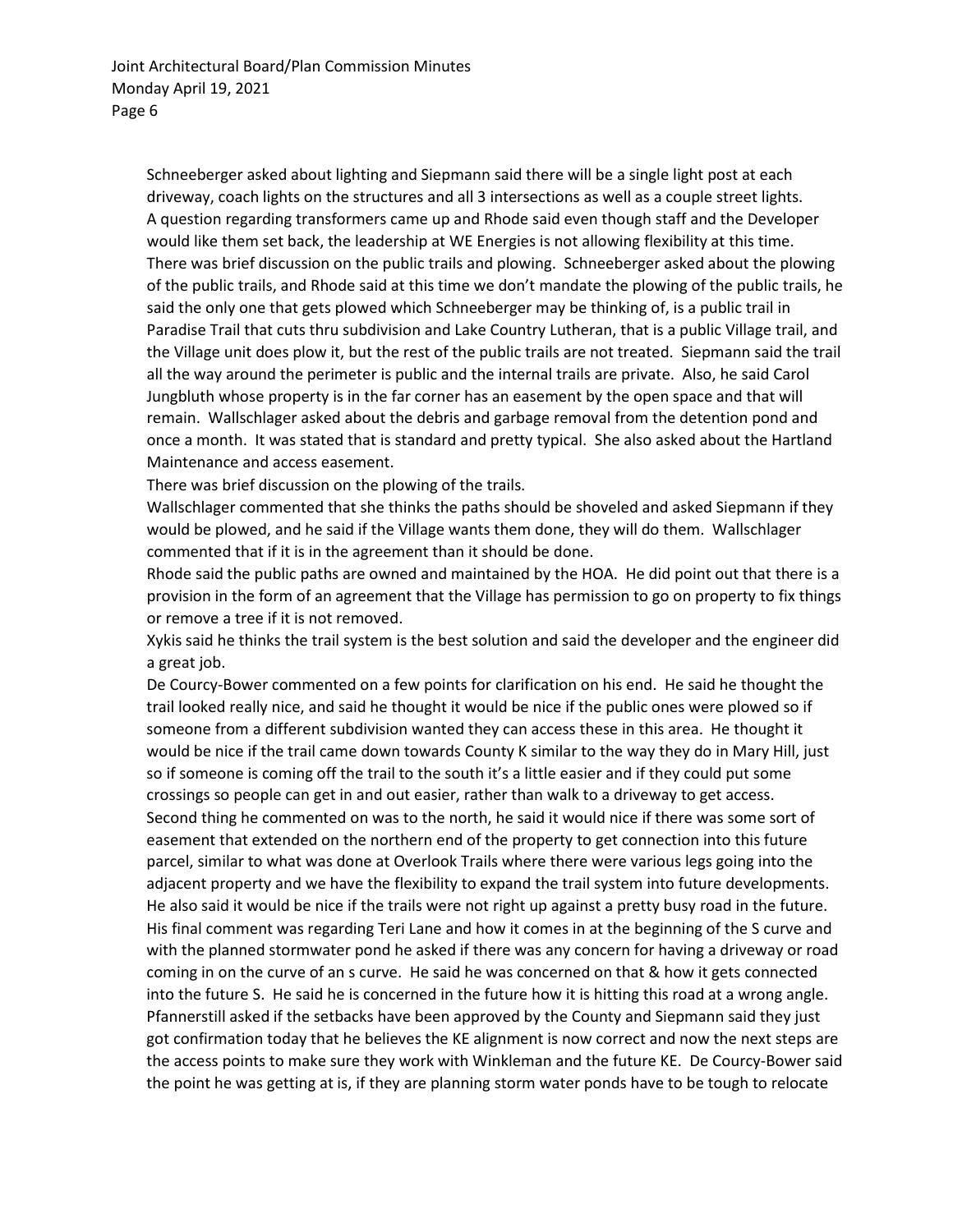Teri Lane to the north. He said before the Plan Commission gives approval, he just wanted to make sure it gets ironed out. He said he thinks the density looks good and there is a demand out there for this type of development. Amtmann responded to deCourcy-Bowers question about the intersection configuration. He said this approval needs to be contingent on having a TIA completed, having an opportunity to review that and making sure the Village Board is comfortable with the configuration of where the road connects on the s curve. He said that is going to be a County thing, they are not going to give a permit for those connections if it does not fit within the geometrics design criteria and layouts they require. He commented said as the TIA is looked at, he would ask Siepmann to consider what the commissioner said as far as a future westerly access in that same location to make sure that study is being done and addressed. Siepmann said regarding the trail they were trying to get it to go more west so that was their focus but thought it was a fair comment, and they will look at how they intersect with K right now and how that can intersect better. Biermann commented about the elevation of the retention pond stormwater by the trail and if there were a lot of rain there would be 3 ft of water in the retention pond, he asked if it would be possible to put an island in the middle. Siepmann responded there is a safety shelf all the way around it.

He asked what the width will be of the private roads and the petitioner responded it will be 27ft back-to-back with curb and asphalt. Rhode commented that there will be no parking on the right side. He said both the PD and FD did a review and are comfortable with it.

Hallquist commented on the future well site and asked if that will be a contractual agreement. Rhode said they are working on the 4 key points of what they are calling the west 40, and they are important to the overall development of the area, the well site, the right of way, the trail, the connectivity of the trail and he said all of those are key items. He said unfortunately until the County locks in the S curve its difficult to do all the other stuff. He said one thing the developer has agreed to, is to give the Village an easement to the water & sewer utility being subject to being adjusted. He said we are working on the well site and the trails and the rest of the package once the County locks in that S curve. He said again it is an important piece, but somewhat a separate piece. Hallquist asked if that will be reviewed after that gets settled?

Pfannerstill said there is not anything that we needed because that site is set, Ruekert & Mielke studied and set it. He said if he is not mistaken a study was done and we cannot just move the site. Hallquist said, no what he meant is once the S curve is set and then the Village will progress with the contract. Rhode said he did have a conversation with the County, and they were very close to committing for the right of way (not the building) of the S curve, locking in on where the S curve will go (not the building of it). He thinks the development has pushed them to lock in on where the S curve will go, the miles per hour and the variables. He said this is the closest we have ever been to the County committing to where that S curve will go. He said whether or not that ever gets on their capital plan that is a political item with the County. Pfannerstill said he is trying to be very careful because based on these discussions, someone could go back thru the minutes and if that S curve never goes on, it gets very hard to negotiate for that site. He said they have been talking about this for 16 years. He said if they put it on the plan, it is 5 years out and it is currently not on their plan. But if they did put it on their plan, the earliest it would be done is 6 years.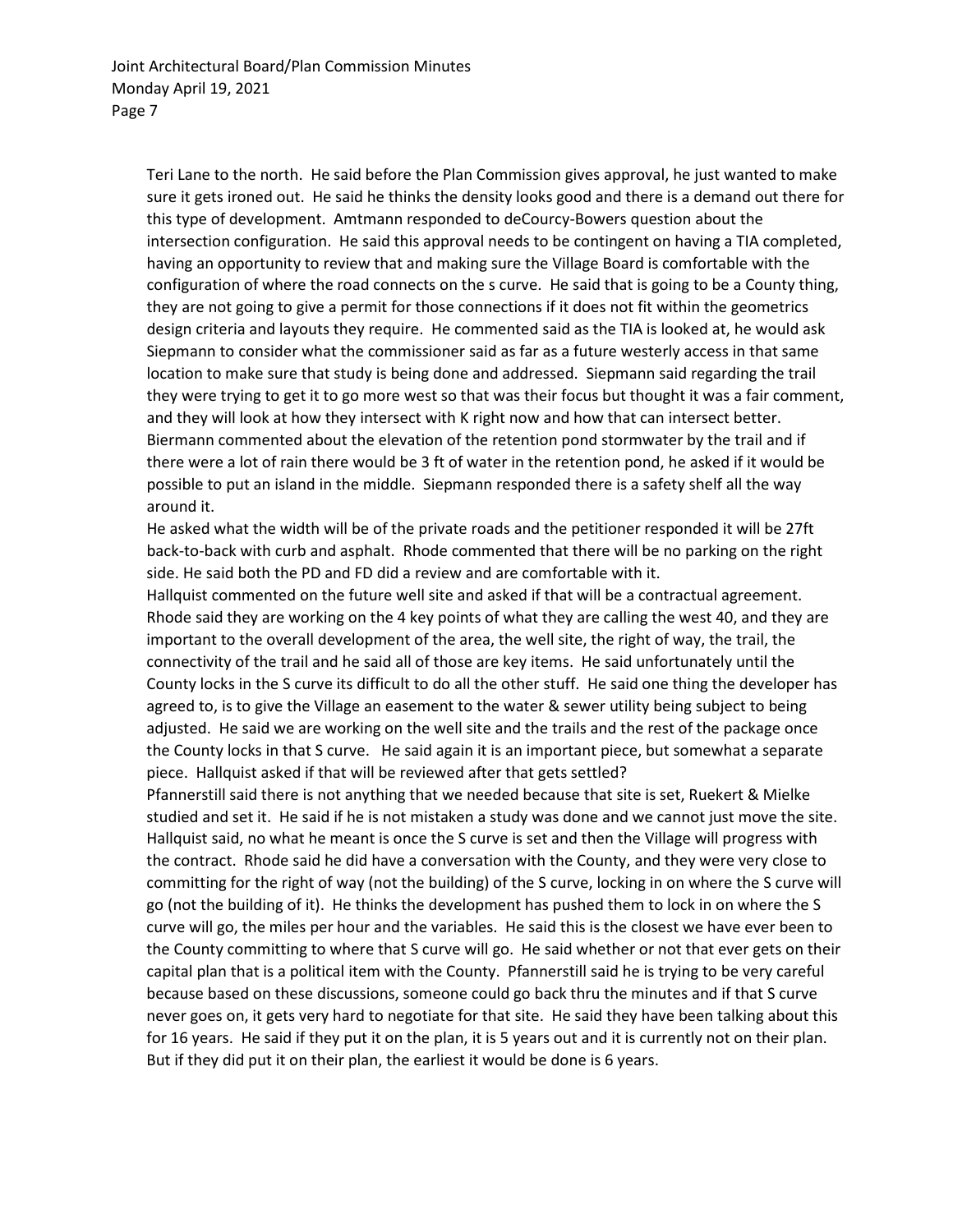Xykis said a comment was made earlier that the developer has the right to change the water & sewer. He said if there is a changed, does the Village or the County have responsibility if something does not work right other than the developer.

Rhode said the challenge we are looking at is there are several sections in the development that the gravity fed sewer system would get very deep and a deep sewer system causes potential problems long term. He said the developer is looking at other options like a forced sewer system which we have in the Village, Lake Country has plenty examples of that. He said we do not know what they finalized on, but that is a logistical item that we do not see that stopping the development. He said whether they choose 1 method or another, the sewage gets to us at the property line and we take it from there, so we obviously have a vested interest in it, that it works and is done correctly. He said that is why the Village has Ruekert & Mielke and Scott Hussinger to inspect and whatever they propose will be adequate to service what their needs are, but at this time they are going thru 2 different options which we are both comfortable with.

Pfannerstill said one of the reasons he was in favor of the concept plan was that this would not hurt the property values and that he does not think it will be a hard sell with the current movement. He said the County will have to address the traffic. He said the Village has begged the County to do something, sent letter and has gone to meetings in Merton. He said he will keep pressing but cannot force them.

Regarding the well site, he commented that the Village needs to secure that well site. He said all the pressure in the water system in Hartland comes from the water towers. He briefly explained how the water comes from the wells, goes to the water tower. The water pressure is increased and then goes out to the Village. All the wells feed the system and if 1 well is turned off, it does not hurt the system, but he said the Village must secure that well site. He said we need to pay for it and get it on the books. He said because if all the sudden the Village has a contaminated well, or if something happened that there were 2 contaminated wells, the Village would need that well site to keep up. He said this development does not put the Village in a place that the Village cannot handle the capacity. He said it is important to get this done and said he is not looking to get it done for free. He said it is like a safety net for Hartland if the Village were to lose a well.

deCourcy-Bower said Pfannerstill made an excellent point which is water security. He said with the number of constituents and the potential if regulations change which they may, could impact the ability to get clean water. His question was if the well and water supply is critical, is there any reason it could not be part of this development. Rhode said it does not mean any water we do not already have though. He commented on Pfannerstill's point that if the Village were to lose 2 wells, the Village would be hamstrung and that is the reality. Rhode said there is nothing being proposed on this 40-acre lot as part of this development. He said the owner/developer has worked with the Village all the way back when they gave the Village permission to go site that well and has agreed to all of those conditions over all those years. He said he thinks the important part is working with the County to lock down the future KE. He said once we have a future KE, a parcel can be created, and the Village can work on acquiring that. He said those are important key steps and does not know if we can tie approval or recommendation from the plan commission to an action like that. deCourcy-Bower asked if the west 40 was being developed as part of this development. Rhode said it is not. de Courcy asked if the Village was putting a sanitary sewer through it. Rhode we are not.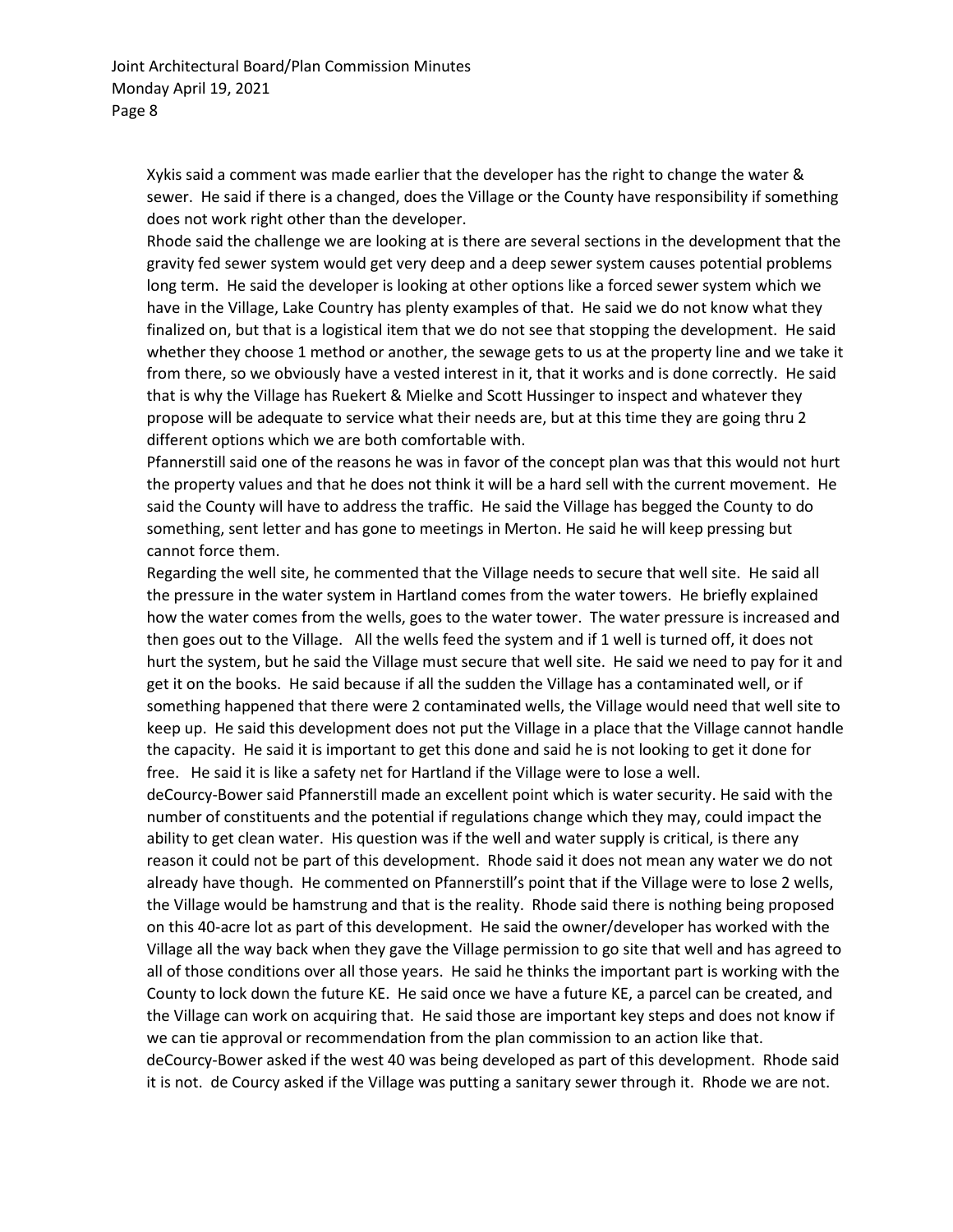Rhode said we are putting nothing in, Siepmann has agreed to future connections but no ground is being disturbed and he can understand how that is confusing. He said when this first started we looked into the west 40 to how it plays into this development. He said then originally some wires were crossed, when we added up the unit count, we thought it was also including units in the west 40. And so, for the initial part of this project we thought this was one development, but it is not. He said it has been clarified that it is just the 62 acres but nothing with the west 40. He has agreed to do easements because they are mutually beneficial. He has agreed to work with us on the well site, he has agreed to put in the trail system and connect the trail system in the future. Rhode said we have gotten some good commitments from him and are working on putting that in writing but at this point and time they are 2 separate developments.

Pfannerstill said the current zoning of the property is RS-1 and he likes the look of the development. He said to Mr. Siepmann that well site is imperative to the safety of the water supply to the Village, and he does not want it for free. He asked can we somehow make the well site a part of this and lock it in for the Village of Hartland. He went on to say if that property gets sold the Village is not guaranteed that water. He said we do not want to end up the situation if a well gets contaminated we do not have clean water, and he said again we don't want it for free. Siepmann said he will not commit right now. He said he has told staff, promised staff that he would run that parallel to Sandhill, working out with the County to get the S curve resolved with KE so we can define where the well site will be. He said but he wants them to run parallel and does not want that well site to be tied to Sandhill at all, it is a totally different ownership group ultimately. He said you are just going to have to trust us, but he is not going to tie them together. He said he has told that to staff multiple times. He said he has promised staff that they would work with them on it, and he understands how important that well site is to the Village, we will get it done.

#### *8:59 Break taken. 9:07 meeting resumed.*

Rhode said he just wanted to point out a couple items. He said they did submit building plans and architectural elements for the buildings. He said what this body has done in the past is review those upfront and approve them. He said to keep the process moving instead of having to keep coming before the committee to get it reviewed, the committee reviews all the potential plans in advance with the color schemes and if they are comfortable with them then just the Building Inspector does the review after the HOA has approved the design and it goes forward from there. He said if anyone has any questions on the design elements now would be a good time to bring that up and review it.

Hussinger asked them to quick summarize their plans. Siepmann said on the side-by-side buildings, they have 2-unit building will be 3 different buildings with 4 different floor plans. The floor plans range from 1500-1900 sq ft. and what they have done is infused what they have learned in building small single-family ranches into these condos. He went on to say they are ¾ the way thru a 140-unit project in Oconomowoc and it has been very successful. He said they just started a project to the west of there off of Silver Lake where they have taken the same floor plans and just changed the exteriors to make the Mediterranean feel that kind of match some existing units over there. He said the floor plans with the 2-unit buildings are very tried and true. He said the 4-unit buildings are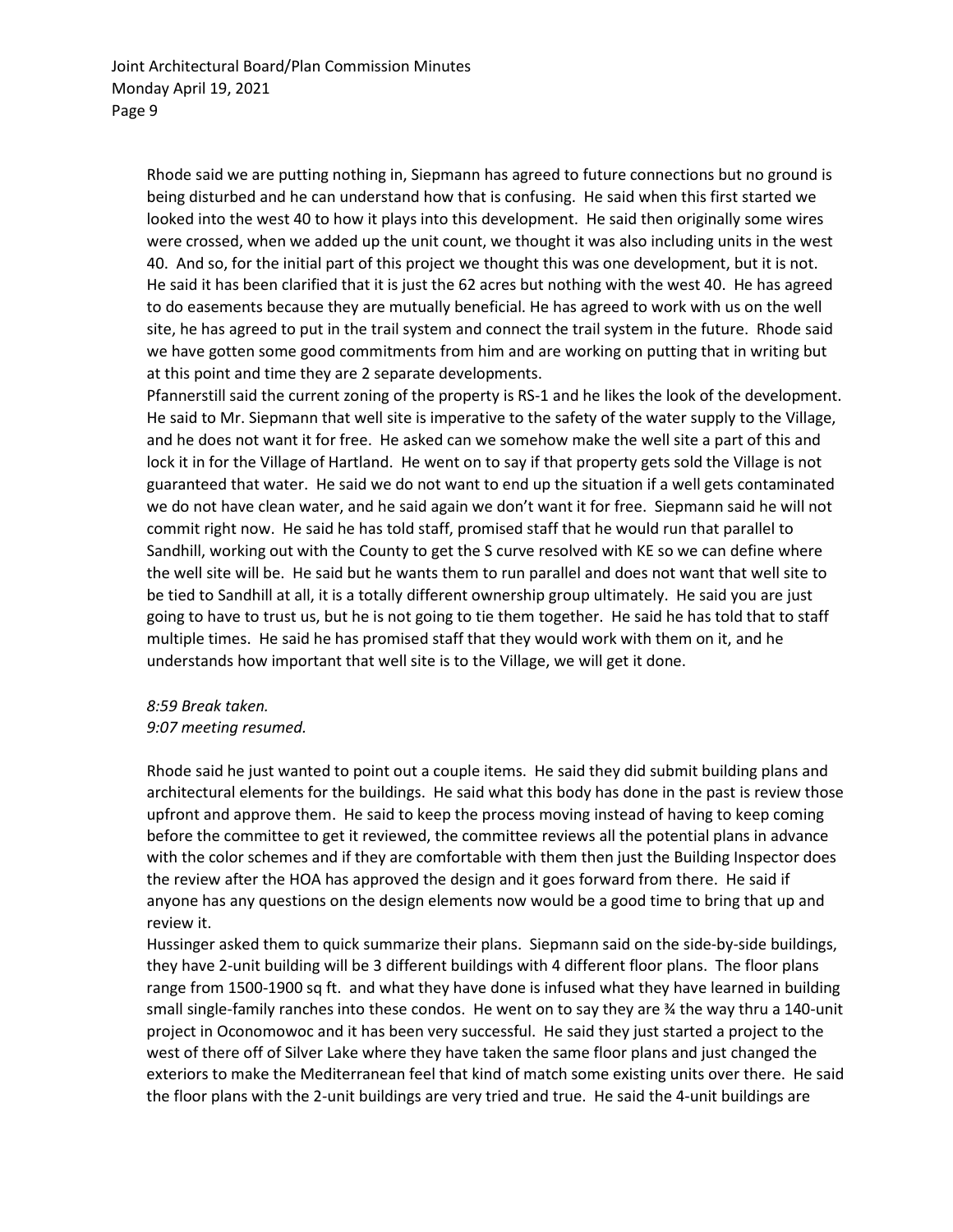actually 2 2-unit buildings that are sandwiched together but again infuses what they see in the small single-family homes they are building and allows them to achieve a less expensive price point. He said they all will have basements, so the customer has the option of finishing out the lower level. The masonry will be thin cut stone, fiber cement siding and heavy dimensional shingle on the roof. They submitted color palettes, they pick the exterior schemes and sprinkle it through out the development, so you get a flow without monotony.

Rhode said all the attachments are here and there are a couple blank lines in the PUD, we are waiting on some of those final numbers that are typically taken from the construction engineer's cost. He said the Village engineer reviews those and if is comfortable with those numbers then plug them in. He said the PUD is similar to some of the other ones and asked the Village attorney to point out what items are different than other PUD's like Paradise Trails for example. Attorney de la Mora said the PUD is discretionary and you are not under any obligation to adopt it. He said you can take into consideration elements that relate to the development itself. He said for example the well, there is a nexus there. He said at the same time, the well situation is not something that this development needs at this time. He said it has been pointed out that the Village has sufficient water, but it is potentially a fractional need that this development has, and other parts of the Village will have. He went on to say the approach that has been suggested by the Village Administrator is a very sound one, that the Village should be prepared to compensate for that particular well site. He simply because from their discussions it is not something that can be moved around to the far northwest corner of that lot. He said there is a specific spot in the ground that has been demonstrated to be where that well should be and then there are considerations in regard to that spot to what else you can site near there. He said he does not see that as a major issue however if the Village is looking at it simply from the standpoint of the resolution of that issue, if it truly is perceived to be a long-term issue, you are never going to have as much leverage as you have right now to resolve that problem. de la Mora said one way to deal with the situation is to have an appraisal of what is there, so you know what the interest is. He said in a different sense you are being asked to basically grant zoning approval for the entire track and to the Administrators question, essentially with regards to the lightning develop they paid for all of the infrastructure that was associated with that development. He said with regards to the Neumann PUD development which is a little bit like this particular development in that those were single family houses, there were 2 phases, but he did not recall if they were asked to put up a letter of credit for the  $2^{nd}$  phase. Rhode said there were 2 different letters of credit and the Village just got the  $2^{nd}$  letter of credit for phase 2. Attorney de la Mora said from a historic perspective that is his response.

Pfannerstill said he would give a brief history, and hopefully someone remembers it. He said some of these are tied together. He said the hilltop road that they talked about just on the left side when looking at the plot or just to the west, is the old north 40 which is the Glen at Overlook Trails now. He said it may not make a difference and wanted to show what was good on the Villages part, it did not have anything to do with the property that was on there that shows the S road on there. He said at that time the developer was looking to do an 80-acre parcel which included this S curve parcel but at the time the way it went, it went thru and is now 40 acres, but the board voted it down. He went on to say that at that time someone who didn't' have to speak but they did, and he was more than happy to hear them speak and he believed it was Jim Siepmann. He said Siepmann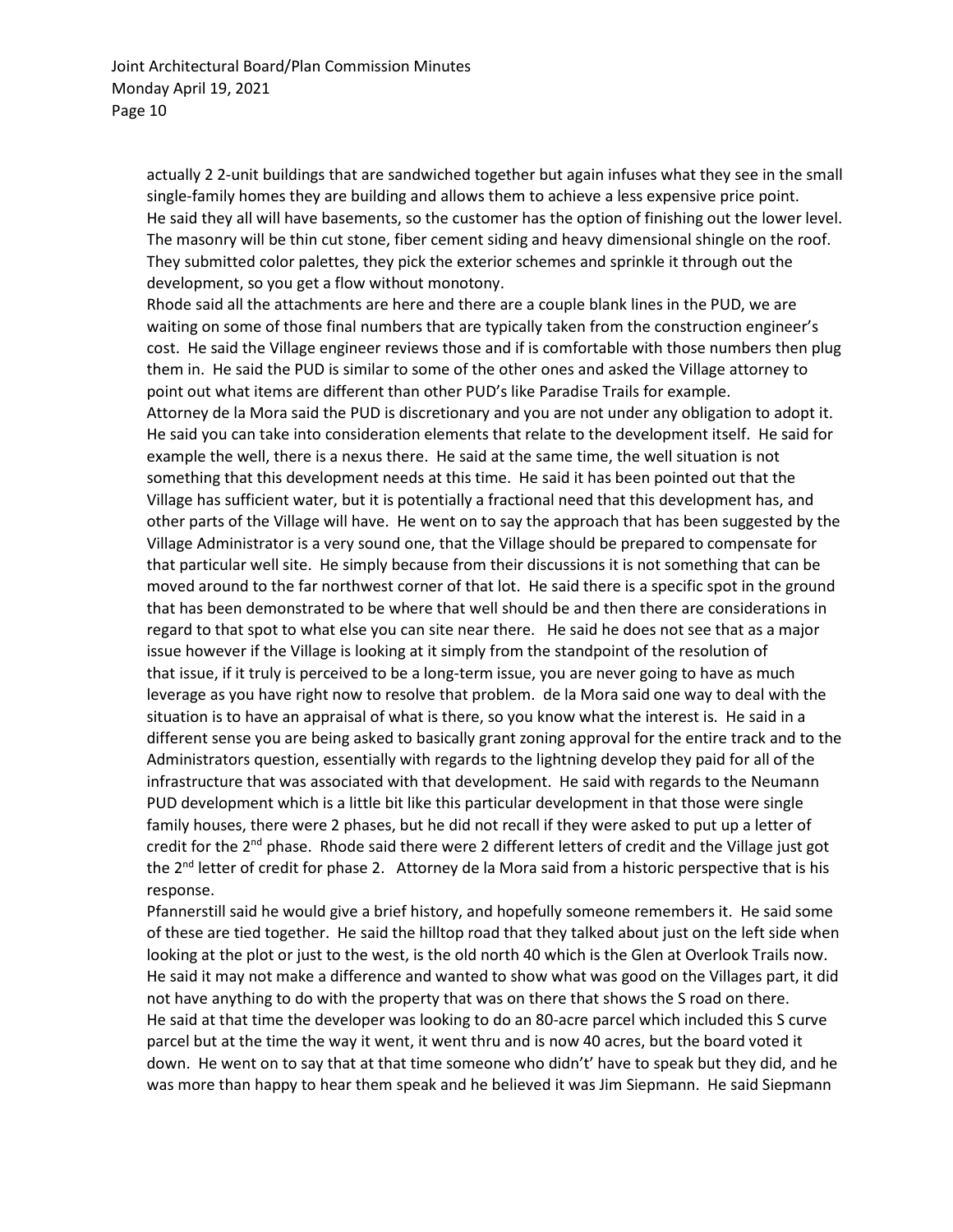Joint Architectural Board/Plan Commission Minutes Monday April 19, 2021 Page 11

asked that the S be put into the comprehensive plan because that road formally showed going to the south.

He said the Village did not have to do it but said that is where it is going to go anyways, lets get this done for them right now and the Village did it. He went on to say sometimes even though an entity does not have to do something they go ahead and do it, to make it easier on planning.

He said he would really like to get that well site and finds it unfortunate that they cannot lock down the well site.

Pfannerstill asked Amtmann how much adjusting can be done on that well site. Amtmann said the Village contracted with their firm 10 years ago to do a well siting study which looked at all the vacant parcels out in this area, and the most promising location is the location on the 40-acre parcel. He said there was a test boring that was done, water pumpatrates that were determined and they would advise that the location not move.

Pfannerstill said he thinks it is a fantastic development and he does agree with the Village attorney on the points he said. He said after this goes, we have a 40-acre parcel that the County is going to take about 11 acres off because they have to put that road in so that takes away from what the developer has. He said it make it more difficult because that takes away from a developer being able to run business.

deCourcy asked if just the ground of phase 1 &2 meet the density requirement because the 4 family homes are in phase 1 & 2 so there is a higher density in phase 1 & 2 than there is in phases 3 & 4. He said he just wanted to be transparent on what the density is and wants to know if phases 1 & 2 meet the comp plan.

Hussinger said the entire site is encumbered and addressed in the PUD document and it is not up to the private party to split this up. Pfannerstill said if this does not work out, they would do something different for 3 & 4, and Hussinger said but they would need our permission. Rhode said the PUD locks this development in, as is. He said the PUD covers the whole site. Rhode said if they build 1 & 2 and something happens and they do not build 3 & 4, they cannot just build something else, the PUD locks up the entire project. There was brief discussion on the phases. Wallschlager commented that she agrees that the well is imperative, the Village as a whole needs that and it is very important.

Siepmann said they are on the threshold of getting the alignment approved. He said that should be done relatively soon. He said the village always has the powers to take that well site if we do not accommodate them through imminent domain. He said we still have to develop that 40-acres so at that time the Village has the right to request the well and there are all sorts of thresholds here to get that well site. So, he isn't sure why the Village is trying to tie it to the 60 acres. He said he told everyone in the room with the Village attorney there, he is working parallel to get Sandhill approved and to get that well site accommodated for you. He said for example, the S curve of the road is a curve and we don't know where the alignment of the easement will be until we know where that curve is. He said we do not want to take a square out of the middle of the 40 and have it overlap with the right of way of the future KE, we need to get that resolved. He said if you tie us down with that to get this started, he has a problem with that and he does not think it is fair to them. deCourcy-Bower asked when the traffic study would be completed. Siepmann said they have not initiated the study yet and the talked to the County today for clarification. He said it is a 2-layer study so they have to do all the numbers in analyzing it first, submit that to the County so that the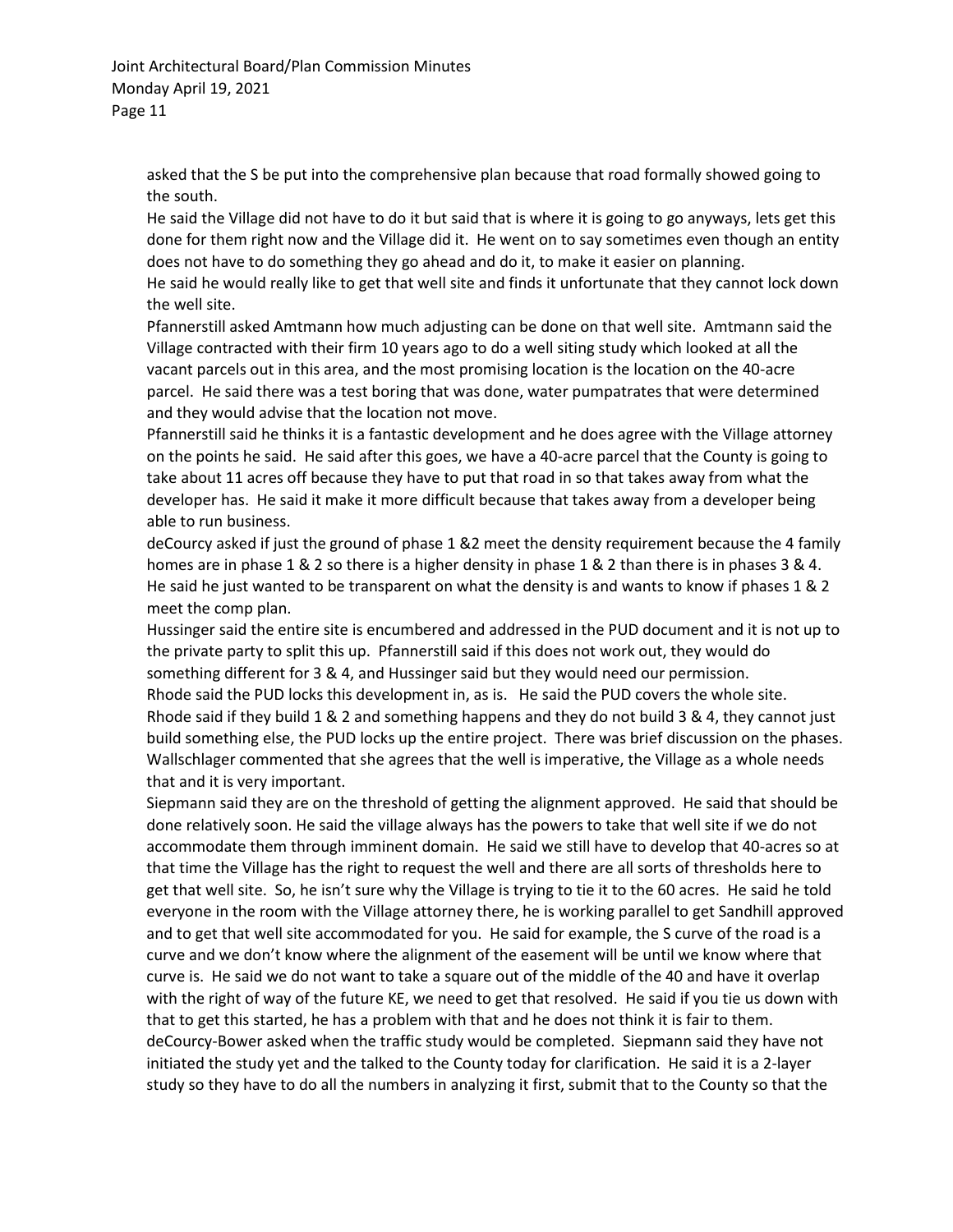County can review it and then come back with comments before they do the design side of it; so it will be a couple months at least to get the TIA done.

deCourcy-Bower asked Amtmann do we typically approve permits without a complete traffic study. Amtmann said the reason the study is being done for that intersection is to determine whether or not there will be a bypass lane on the west side of the road. He said so what that will be is a bump out opposite of where that intersection, a bump out to the west, so that traffic can bypass. Amtmann said that section of road that is connected to the County highway is part of the phase 1, the contractors would begin on highway K and progress to the north with utility work. He said there will be an access coming off of highway K so he thinks it would be reasonable to give that approval with that one intersection contingent on this traffic study. He said the connection to highway K has already been approved by the County and there should not be any changes to the access points that already exist, so he would be comfortable with that.

Pfannerstill reminded everyone that Plan Commission would need to recommend to the Village Board to set the Public Hearing. Rhode commented that if there was a positive recommendation out of this group tonight, the Village Board would have this on their agenda the 26<sup>th</sup> of April to set a Public Hearing then it would be no shorter than 15 days and no longer than 30 days so it would either have to be the  $17<sup>th</sup>$  of May or the  $24<sup>th</sup>$  of May.

deCourcy-Bower asked if this would come back to the Plan Commission. Rhode said what they have done in the past is to have a joint meeting because the 15 day is too close of a window to be on a Village Board night so that falls to the next Plan Commission meeting as a potential of May  $17<sup>th</sup>$ . He said they have had the Joint meeting for the Public Hearing where the Plan Commission and the Village Board are in the same room at the same time for the Public Hearing and then choose to take action.

Motion (deCourcy-Bower/Hallquist) to recommend to the Village Board to set the Public Hearing for items a-e. Carried (7-0).

*9:35 Break taken. 9:43 meeting resumed.*

- **8. Architectural Board/Plan Commission review and consideration of items related to a rezoning request and building improvements for 415 W. Capitol Drive for new event center project.**
	- **a. Plan Commission review and consideration of a request to consider a petition to rezone property located at 415 W. Capitol Drive from Institutional to the B-3 Central Business/Mixed-Use District (The first review of the rezoning request, two reviews are required before a recommendation to the Village Board).**
	- **b. Plan Commission preliminary review of the site plan and building improvements.**
	- **c. Architectural Board preliminary review of building improvements/materials.**

Chris Miller from Miller Marriot was present and explained what they are proposing. He said they are requesting to rezone the property. He said the church and house property were split and they are looking to put the properties back together. He said they will be restoring the church, add bathrooms to the 1<sup>st</sup> floor and adding a bridal suite. He said they will be taking down the school and